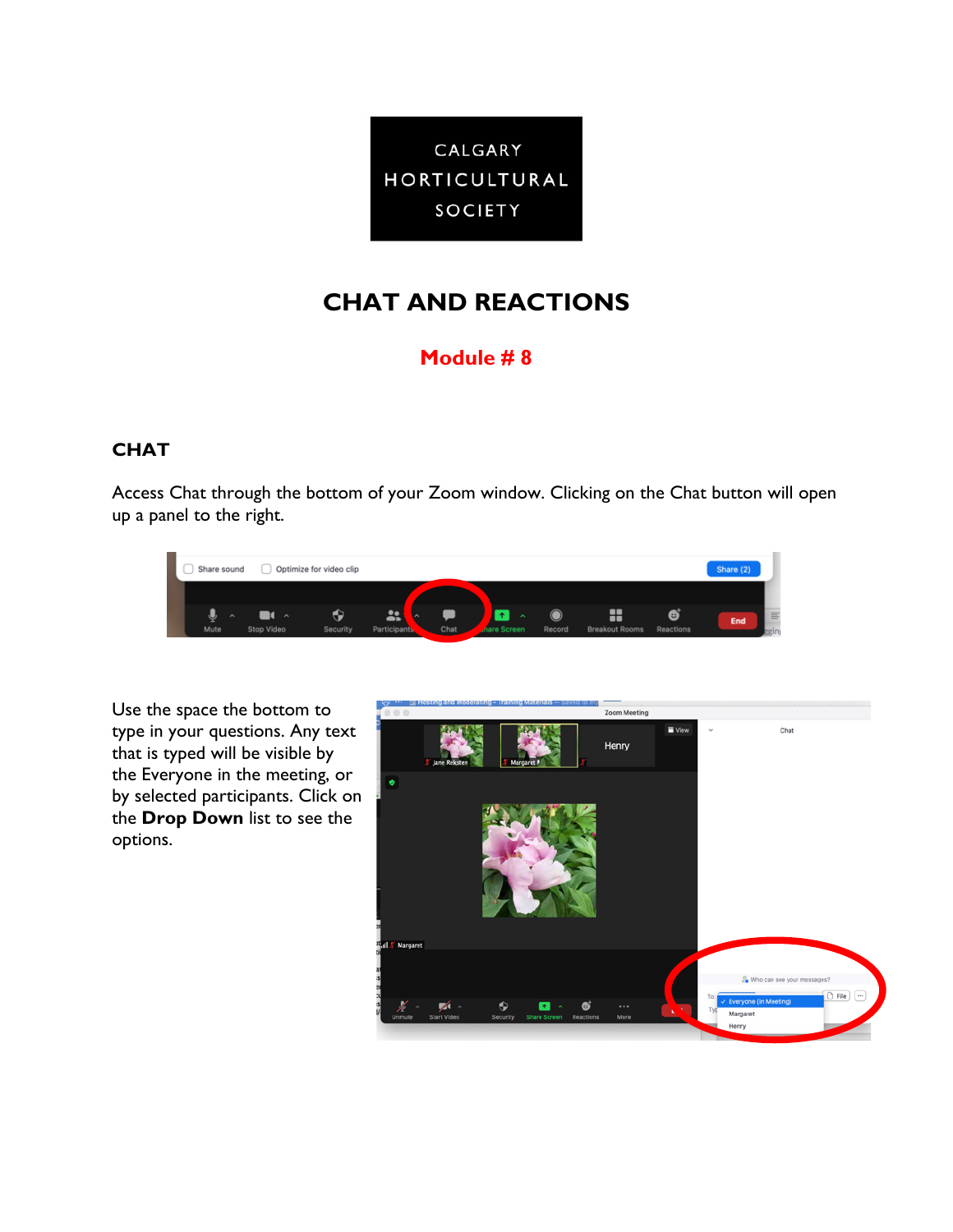Not only is Chat a good way to convey information to the audience (usually used by the Host or Moderator, at times with some direction from the Presenter) but it can also be used to invite the audience to interact and engage without the confusion of multiple unmuted attendees.

You can ask a question, and ask participants to type in their answer (yes, no, or a specific reply) and review the results with the audience – they can see them at the same time. This is also a very common way for the audience to ask questions of the speaker. These can be answered during the presentation (if the Host/Moderator feels it is important for clarification of what is



being discussed, or if there is a natural break) or saved until the end.

Chat also allows the exchange of messages between select individuals. This can be helpful if an attendee is having technical issues – their question can be addressed directly to the Host. Or if the Host has a specific message to the Speaker, it can be sent to them, and the rest of audience will not see it. Recipients of a particular message are chosen from the drop down list.

As Host you can set the list of options available to Participants – click on the **three dots.**

Chat content can be saved. Click on **Who can see your messages?** to learn more about who is able to save what.

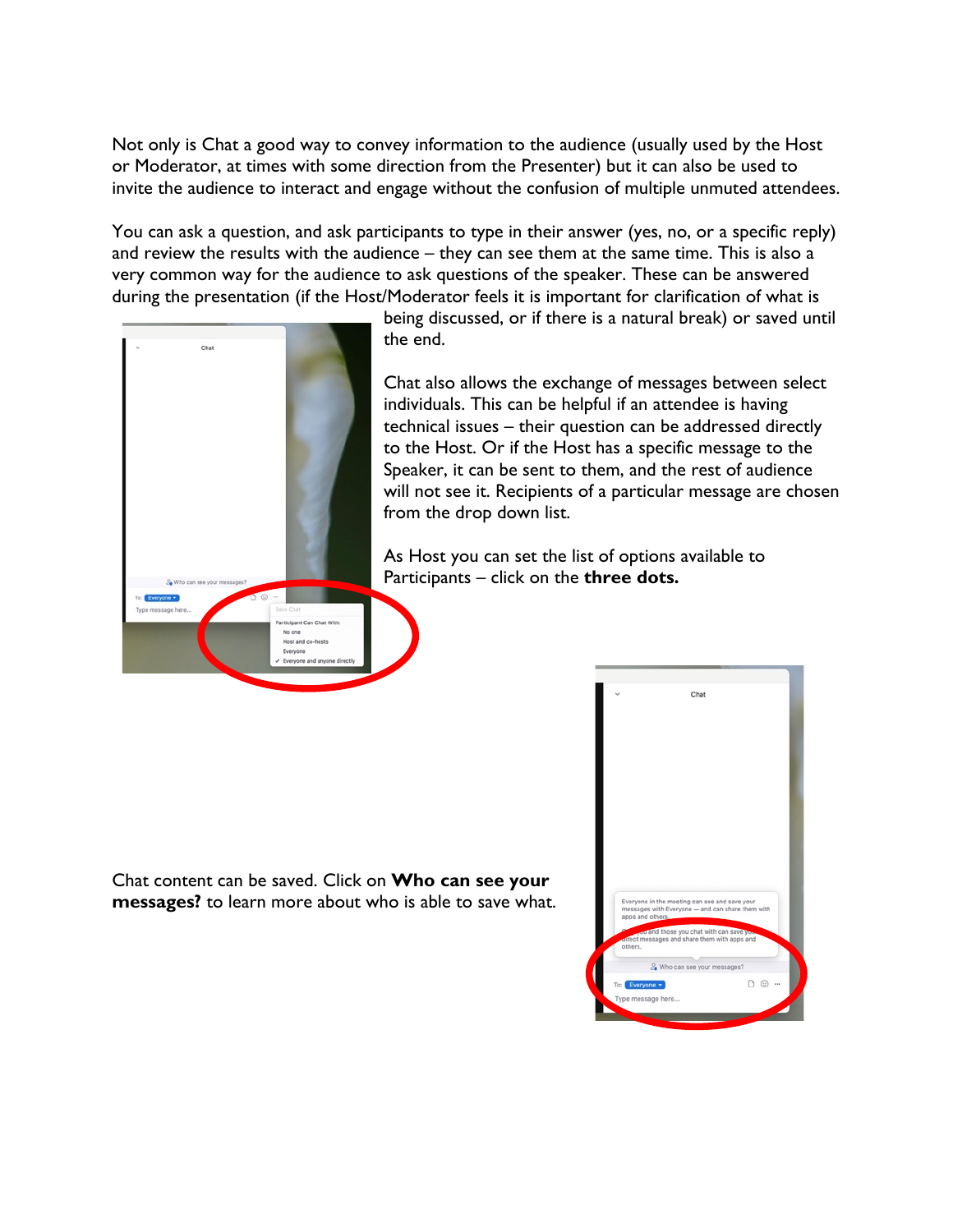Chat can also be used to engage with the audience by providing information that is either missing from the presentation, or might be useful for the audience to have for their own reference. This could include web links that can be directly copied and pasted into the Chat, or documents such as handouts can be provide via a link from which attendees can download. As a



Presenter you might plan ahead of time for these to be made available. Your Society contact and/or your Host/Moderator should be able to assist you with this.

Click on the **File** button to choose where to select a document from.



You can also add emojis to the Chat window. Click on the **Emoji** button to choose.

*Chat in a Webinar is much the same, but options will depend on what has been set up in the Meeting Settings.*